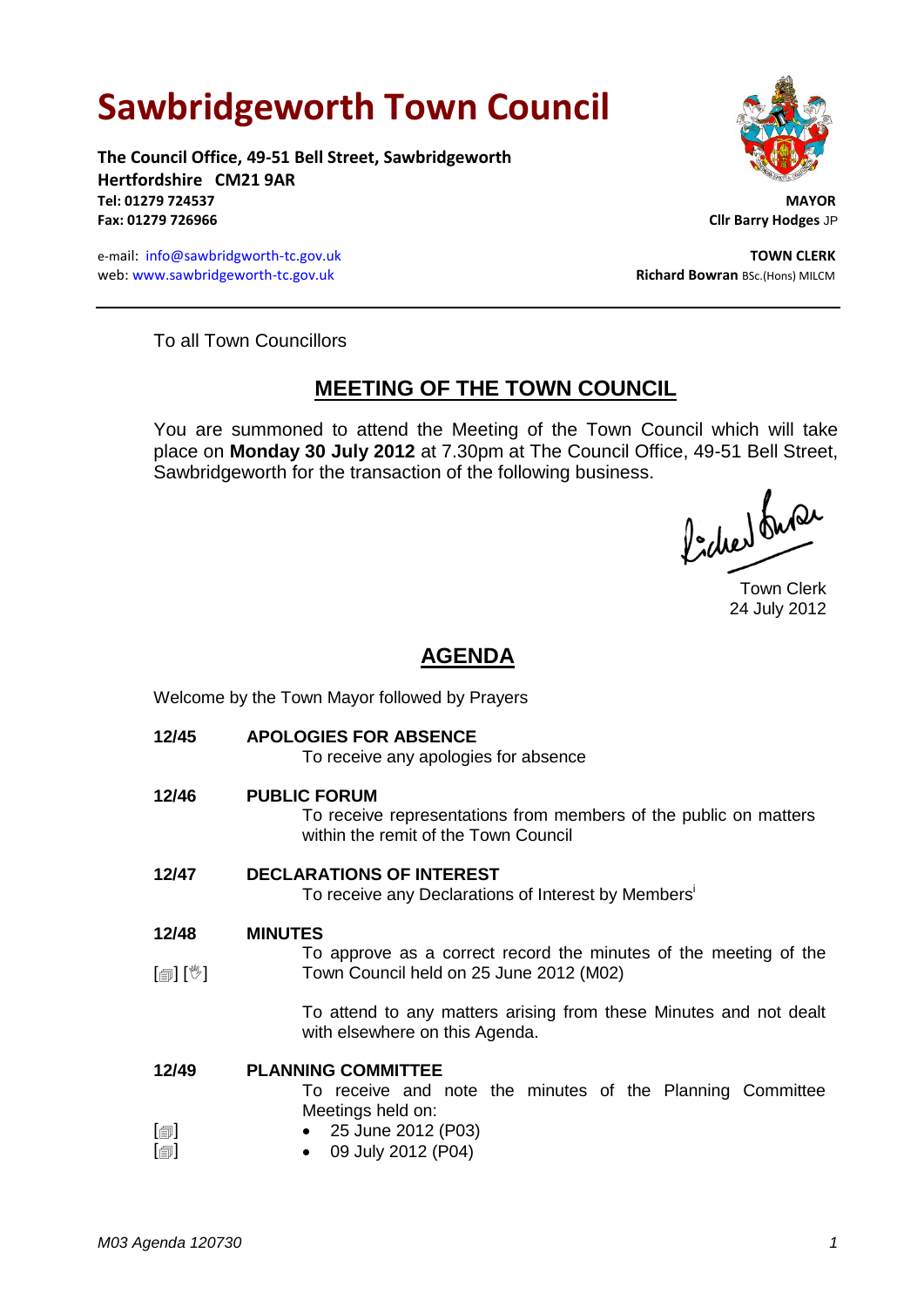| 12/50<br>$\lbrack \oplus \rbrack$ | <b>AMENITIES COMMITTEE</b><br>To receive and note the minutes of the Amenities Committee<br>Meeting held on:<br>09 July 2012 (A01)                                                                                                                                                                               |
|-----------------------------------|------------------------------------------------------------------------------------------------------------------------------------------------------------------------------------------------------------------------------------------------------------------------------------------------------------------|
| 12/51                             | <b>COMMUNICATIONS WORKING PARTY</b><br>To receive and note the first report of the Communications Working<br>Party.                                                                                                                                                                                              |
| 12/52                             | <b>MAYOR'S CORRESPONDENCE/COMMUNICATIONS</b><br>To receive Mayor's appointments and communications                                                                                                                                                                                                               |
| 12/53                             | <b>REPRESENTATIVES REPORTS</b><br>To receive representatives reports from:<br><b>County Councillor</b><br><b>District Councillors</b><br>$\bullet$<br><b>Hertfordshire Police</b><br>$\bullet$<br><b>Footpaths Officer</b><br>$\bullet$<br><b>Other Representatives</b>                                          |
| 12/54                             | <b>FARMERS MARKET</b><br>report on the progress towards the re-launch of the<br>To<br>Sawbridgeworth Farmers' Market in September 2012.                                                                                                                                                                          |
| 12/55                             | <b>CIVIC CENTRE</b><br>To report on the progress towards the creation of a Civic Centre for<br>the benefit of the parishioners of Sawbridgeworth.                                                                                                                                                                |
| 12/56                             | <b>BELL STREET CAR PARK</b><br>To report on the progress towards the launch of the new parking<br>scheme in the Bell Street car park on Monday 06 August 2012.                                                                                                                                                   |
| 12/57                             | <b>FLY POSTING</b><br>To report on the first month's operation of the agency agreement with<br>EHDC on the regulation and removal of unauthorised Fly Posting in<br>the town.                                                                                                                                    |
| 12/58                             | <b>CLERK'S REPORT</b><br>Members' pecuniary interests<br>$\bullet$<br><b>External Audit</b><br>$\bullet$<br><b>Minibuses</b><br>$\bullet$<br><b>CCTV</b>                                                                                                                                                         |
| $\lbrack \oplus \rbrack$          | <b>Security Cameras</b>                                                                                                                                                                                                                                                                                          |
| 12/59                             | <b>SAWBRIDGEWORTH SCOUTS</b><br>To determine the level of financial support that the Town Council will<br>make available to the 1 <sup>st</sup> Sawbridgeworth Scouts in respect of the                                                                                                                          |
| $[\mathbb{V}]$                    | proposed new scout hut to be built at the Kecksys site.                                                                                                                                                                                                                                                          |
| 12/60                             | <b>GRANT APPLICATIONS</b><br>To consider Grant Applications from:<br>B Stortford & Sawbridgeworth Street Pastors<br>£1,500.00<br>$\bullet$<br>£1,203.00<br><b>Bullfields Allotments Association</b><br>$\bullet$<br>£500.00<br><b>Flying Start Montessori Nursery</b><br>£500.00<br>Sawbridgeworth Memorial Hall |

• Sawbridgeworth Tennis Club **E** 2,000.00

 $[\mathbb{D}]$   $[\mathbb{V}]$